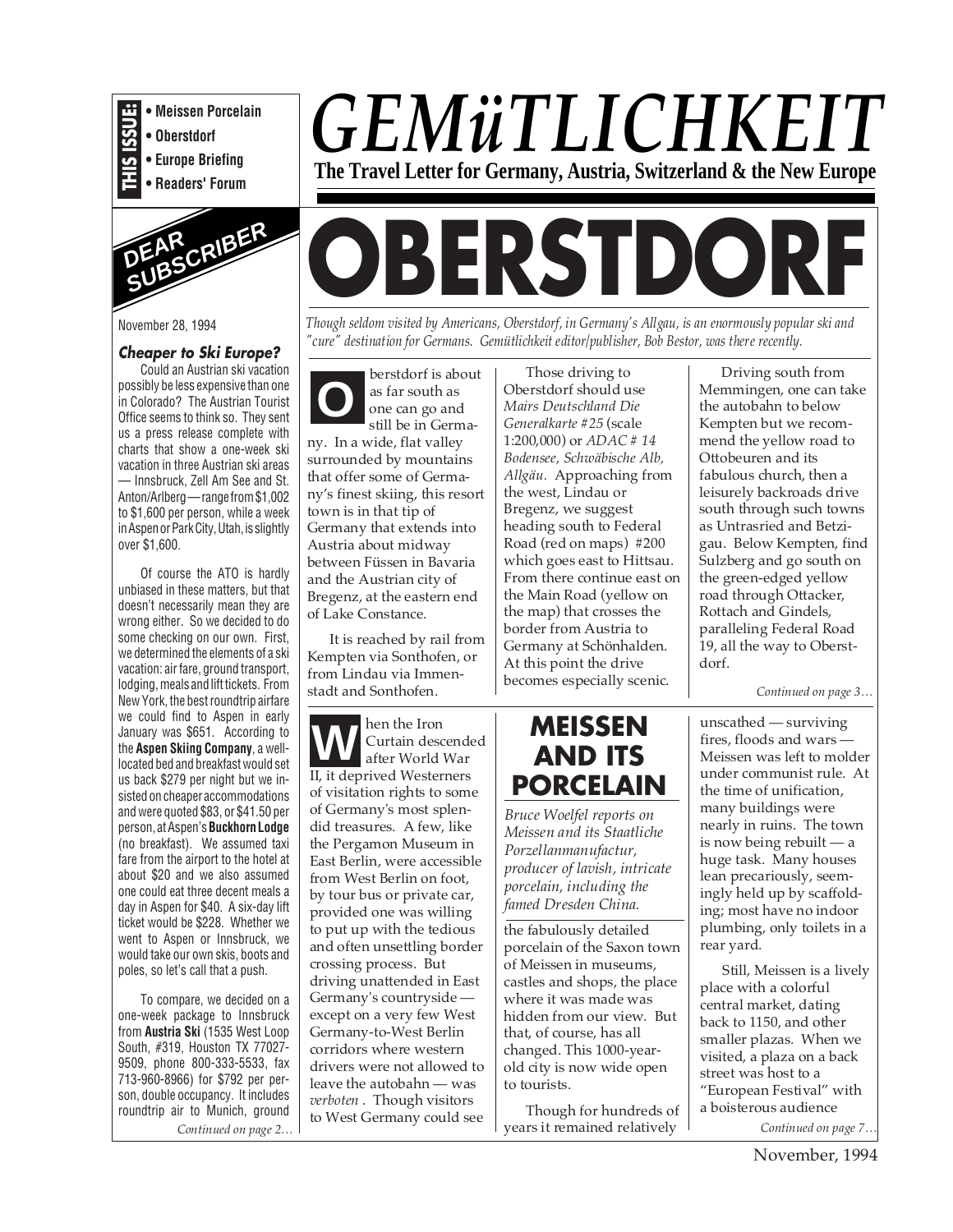#### *DEAR SUBSCRIBER Continued from page 1*

transport between Munich and Innsbruck, and six nights at the **Pension Alpina**, including breakfast. Our six-day lift ticket is \$158 and we figured eating would a bit more expensive in Austria and that lunch and dinner would set us back \$40 per day.

So here's the breakdown for a week of skiing in Innsbruck and Aspen, assuming one flies from New York.

|                         | Innsbruck | <u>Aspen</u> |
|-------------------------|-----------|--------------|
| Airfare                 | Incl.     | \$651        |
| Hotel                   | Incl.     | \$249        |
| <b>Breakfast</b>        | Incl.     | \$48         |
| Lunch/Dinner            | \$240     | \$192        |
| <b>Lift Ticket</b>      | \$158     | \$228        |
| <b>Ground Transport</b> | Incl.     | \$40         |
| Package Cost            | \$792     | ΝA           |
| Totals                  | \$1,190   | \$1,408      |

Going west, the price for the Austria Ski package increases: it's an extra \$87 from Chicago, \$195 from Houston and \$231 from Los Angeles. Of course it is also true that the closer one gets to Aspen, the lower the airfare will be. You can upgrade the hotel in Innsbruck to the four-star **Hotel Sailer** for an additional \$110. I don't know the Sailer but would be willing to bet it's substantially better than the Buckhorn.

We chose Austria Ski for our comparison because we know it is a reputable company with long experience in selling Austrian ski vacations.

According to the ATO press release, many packages to Austria may also contain such addons as a welcome party and a farewell dinner. There are packages to Aspen but phone calls to travel agencies revealed that most one-week Aspen ski vacations start at around \$600 and don't include airfare.

**Swissair's** winter ski program may be even better. Their package includes roundtrip economy class flights to Zürich or Geneva, roundtrip ground transport between airport and the chosen resort,

seven nights accommodations, and breakfast or breakfast plus lunch or dinner. Prices begin at \$789 per person, double occupancy, from New York or Boston, \$859 from Atlanta, \$854 from Chicago and Cincinnati, \$930 from Los Angeles and \$836 from Philadelphia and Washington. The rates apply to all Swiss resorts plus Kitzbühel (Austria), Chamonix (France), Courmayeur (Italy) and Garmisch-Partenkirchen in Germany. For those arranging their own air transport to Europe, Swissair also offers land-only packages at 26 Alpine resorts that include seven nights hotel, breakfast or breakfast plus lunch or dinner, and transfers via first class rail or bus. Using Kitzbühel as an example, the price for a week in January at the "first class" **Hotel Jagerwirt** is \$645. Book with a travel agent or call Swisspak at 800-688-7947.

#### **No Soap? No Way!**

Our service which clips travel articles on Germany, Austria and Switzerland provides a constant source of interesting reading. The Los Angeles Times is among the country's most respected newspapers, but a full-page feature for business travelers to Germany had this advice on hotels: "Although more business-class accommodations now have rooms with private baths, many hotels still have shared bathrooms, so make sure to request a room with private bath if you want one. Remember that many German hotels do not provide soap."

I can't remember the last time I was in a hotel in Germany (or Austria or Switzerland) that didn't have soap. Many three-star hotels, and virtually every four-star hotel, equip guest bathrooms with a tray of complimentary toiletries containing the usual collection of shampoo, bath gel, conditioner, soap and so on. As for shared bathrooms, they still exist but seldom in hotels where American businessmen would go. In any case, every price quote for a hotel room I've ever gotten was very specific as to the facilities. The *Times* writer is about 15 years behind the times.

#### **On the Autobahn**

More enjoyable was a story by Stan White

writing in the *Placerville Times* (California) about driving on the German autobahn. After pulling into the right lane to allow for a much faster car to rocket past, Mr. White says, "I looked down at my speedometer to make sure I hadn't inadvertently parked."

Then he offered this right-on advice:

"Good road maps are essential. The best place to find them we discovered, is Germany. They are printed in German, but so are the places we were going. It only took a short time to figure out what the symbols meant and how to determine mileage ('kilomterage,' that is) between points."

"We had picked up maps at AAA before leaving, thinking they would suffice. Compared to their detailed German counterparts, the domestic variety came up short, offering a bare overview of main autobahns and secondary roads. The maze of byways simply did not appear, and without such information, we could have been seriously lost instead of just periodically off course."

"We obtained maps of Germany and nearby countries from the Reutlingen office of the ADAC (Allgemeiner Deutscher Automobil-Club; German equivalent to our AAA)."

The kind of maps referred to by Mr. White, I would add, are available at most service stations and book stores in Germany and, in this country, through Gemütlichkeit's retail travel store/catalog, Travel Essentials, phone 800-521-6722.

#### **Car Rent Prices Continue Down**

Two months ago we quoted an industry source who predicted a week's rental in Germany on a Mercedes Benz of "less than \$100." It sounded farfetched but just at press time we received new, generally lower, car rental rates including a price of \$109 for a BMW 316i. Last year, a week in such a car would set one back anywhere from \$290 to \$450. The Ford Escort category (also VW Golf, Opel Astra) is now \$69 per week. Rates don't include 15% value added tax or collision insurance. Phone 800-521-6722.M

| <b>Vol. 8, No. 11</b><br>November, 1994   | <b>GEMÜTLICHKEIT</b>                                                             |                                        |              | <b>HOTEL RESTAURANT RATING KEY</b> |     |
|-------------------------------------------|----------------------------------------------------------------------------------|----------------------------------------|--------------|------------------------------------|-----|
|                                           | The Travel Letter for Germany, Austria, Switzerland & the New Europe             | <b>Rating Category</b>                 | <b>Scale</b> | <b>Hotel Rating Criteria</b>       |     |
| <b>Editor &amp; Publisher:</b>            | Robert H. Bestor, Jr.                                                            | Unacceptable                           | $0 - 3$      | People/Service                     | 30% |
|                                           |                                                                                  | Adequate                               | 4 - 7        | Location/Setting                   | 15% |
| <b>Associate Editors:</b>                 | Elizabeth Schiller, Bruce Woelfel                                                | Average                                | $8 - 11$     | Guestrooms                         | 30% |
| <b>Contributing Editors:</b>              | C. Fischer, R. Holliday                                                          | Above Average                          | $12 - 15$    | Public rooms                       | 5%  |
| <b>Design &amp; Composition:</b>          | Paul T. Merschdorf                                                               | Excellent                              | $16 - 20$    | Facilities/Restaurant              | 20% |
| <b>Consulting Editor:</b>                 | Thomas P. Bestor                                                                 |                                        |              |                                    |     |
| <b>Subscription Dept:</b>                 | Andy Bestor, K. Steffans                                                         | <b>Special Designations</b>            |              | <b>Restaurant Criteria</b>         |     |
|                                           | <b>Gemütlichkeit</b> (ISSN 10431756) is published monthly by UpCountry Publish-  | <b>G</b> By virtue of location, decor, |              | Food                               | 65% |
|                                           | ing, 2892 Chronicle Avenue, Hayward, CA 94542. TOLL FREE: 1-800/521-             | special charm, warmth of               |              | Service                            | 20% |
|                                           | 6722 or 510/538-0628. FAX: 510/582-8296. Subscriptions are \$67 per year         | management, or combina-                |              | Atmosphere                         | 15% |
|                                           | for 12 issues. While every effort is made to provide correct information in this | tion thereof, an especially            |              |                                    |     |
|                                           | publication, the publishers can make no guarantees regarding accuracy.           | pleasant establishment.                |              |                                    |     |
| Second-class postage paid in Hayward, CA. |                                                                                  |                                        |              |                                    |     |
|                                           | <b>POSTMASTER: SEND ADDRESS CHANGES TO:</b>                                      | Offers significant value.<br>S         |              |                                    |     |
|                                           | Gemütlichkeit, 2892 Chronicle Ave., Hayward, CA 94542                            |                                        |              |                                    |     |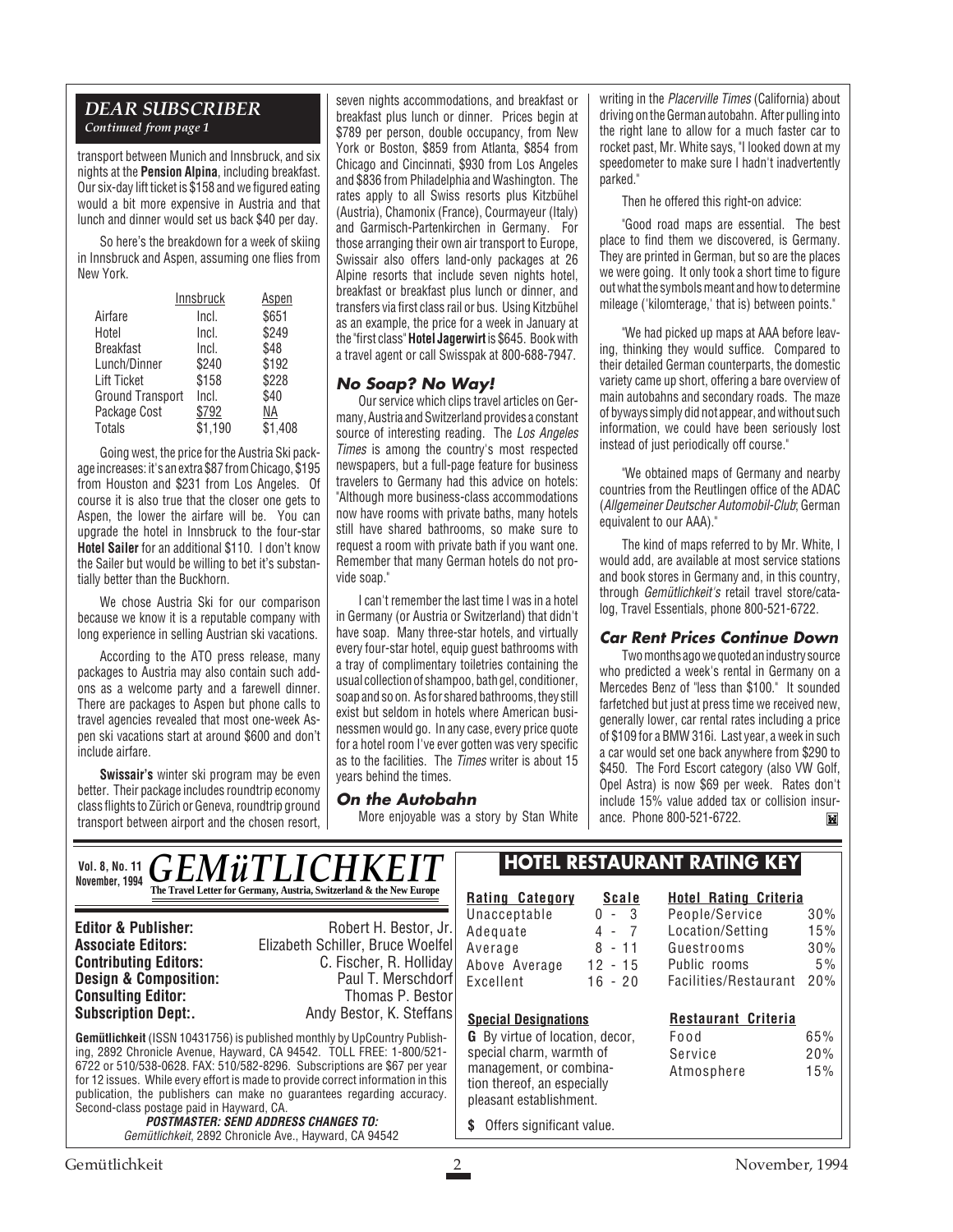#### *OBERSTDORF Continued from page 1*

A couple of statistics immediately tell one what Oberstdorf is all about. This is a town with only 12,000 permanent residents but with 16,000 beds for visitors. It attracts some 2.3 million overnight guests annually which, according to the Oberstdorf tourist office, is more than any other spa or holiday resort in Germany. Visitors stay an average of 12 days, a tip-off that the 2.3 million figure doesn't include very many Americans.

Two factors account for Oberstdorf's popularity: the winter sports and the fact that in 1937 it was designated a "climatic health resort." If Germany ever adopts a bill of rights, the famous "cure" vacation will undoubtedly lead the list. And Oberstdorf gets more than its share of visitors adhering to this beloved custom. The town brims with spa hotels and sanatoriums. But unlike many European resorts, the town has kept a steady hand on growth. There are no high rises.

In winter, skiing is the main attraction. There are 40 kilometers of downhill runs and 60 kilometers of cross-country tracks. The town also has three indoor skating rinks and the world's highest ski jump. In summer there many miles of hiking paths, tennis courts, a nine-hole golf course and nearly 40 hotel and municipal swimming pools.

Hiking and climbing are principally accessed via cable car to the 1706 meter Söllereck (easiest), the 2039 meter Feldhorn (a bit more challenging) and, for serious climbers, the Nebelhorn at 2224 meters.

Recommended excursions from Oberstdorf are the Breitach Gorge (*Breitachklamm*), a narrow, deep ravine through which surges a powerful torrent, and to the Kleinwalsertal, a pretty valley that is physically in Austria but can only be reached through Germany and in whose three little hamlets, Riezlern, Hirschegg and Mittelberg, the acceptable currency is the deutschemark.

Being virtually at the end of the road, Oberstdorf has very little

through traffic, so nearly all its hotels could be rated as "quiet." You will, however, pay a premium for the resort location.

#### **Oberstdorf Hotels**

Kneippkurhaus Christliches Hospiz This is the only hotel in Germany authorized to use the word *hospiz* in its name, a rather dubious distinction since nospiz in its name, a rather<br>dubious distinction since<br>some mistake it as a place CHOICE EDITOR'S

### **OBERSTDORF**

Population: 11,000 Altitude: 2,674 feet Approximate distances from:

| дрртолинате симансем попи |                   |           |  |
|---------------------------|-------------------|-----------|--|
| Munich                    | $165 \text{ km}$  | 102 miles |  |
| Kempten                   | 39 km             | 24 miles  |  |
| Zürich                    | $215 \mathrm{km}$ | 133 miles |  |
|                           |                   |           |  |

#### **Tourist Information**

Kurverwaltung und Verkehrsamt Marktplatz 7 Oberstdorf D-87561 Phone: 08322/7000 Fax: 08322/700236

#### **Approximate Lift Ticket Prices High Season** (December to early January,

| end January to early April) |       |       |        |
|-----------------------------|-------|-------|--------|
| $#$ Days                    | Adult | Child | Senior |
| 1                           | \$36  | \$26  | \$34   |
| $\overline{2}$              | \$68  | \$49  | \$64   |
| 3                           | \$94  | \$69  | \$89   |
| 4                           | \$112 | \$82  | \$106  |
| 5                           | \$132 | \$96  | \$124  |
| 6                           | \$148 | \$108 | \$140  |

#### **Approximate Lift Ticket Prices Low Season**

(2nd week January to end January)

| $#$ Days       | Adult | Child | Senior |
|----------------|-------|-------|--------|
| 1              | \$36  | \$15  | \$30   |
| $\overline{2}$ | \$68  | \$44  | \$56   |
| 3              | \$89  | \$64  | \$81   |
| 4              | \$106 | \$76  | \$95   |
| 5              | \$124 | \$90  | \$112  |
| 6              | \$140 | \$101 | \$126  |

where people go to die. Though the Kneippkurhaus Christliches Hospiz would be a good place to spend one's last days, it is not a hospice in that sense of the word. It *is*, however, by far the finest hotel we saw in Oberstdorf and probably among the top 15 we've ever reviewed.

The problem here is getting in. Most guests reserve a year in advance and stay for two or three weeks, so your chances of dropping by for a couple of overnights aren't good.

However, the engaging, grandmotherly owner, Gisela Schüle, made a point of telling us that short-term guests are welcome during the occasional periods when the hotel isn't full.

The hotel's splendid public and guest rooms are decorated in that special sort of rustic elegance in which the finest country hotels of Germany, Austria and Switzerland seem to specialize. But you won't see any of the kitschy touches like acres of floral tile, drapes, carpet and wall paper, or lumber truck loads of ponderous dark wood, that so often give this decorating style a dim, somber look. Here the look is glistening and sprightly with plenty of blond wood and modern lighting.

Guestrooms are spacious with dazzling white walls, light wood trim, high-backed easy chairs in a separate sitting area, and ample, sparkling bathrooms. Many, like Number 329, have expansive windows that open onto large balconies with fine mountain views.

Top of the line in every respect. **Address:** Kneippkurhaus Christliches Hospiz, Ludwigstrasse 37-41a, D-87561 Oberstdorf **Phone:** 08322/701-0 **Fax:** 08322/701 516 **Location:** Central **Rooms:** 108 total, 70 singles, 38 doubles; all designated nonsmoking **Proprietor:** Gisela & Theodor Schüle **Prices:** 170 to 239 DM (\$110-\$155) 339 to 426 DM (\$220-\$277), including all meals

**Facilities:** Fitness room, indoor pool, therapy pool

**Credit Cards:** All

#### **Disabled:** Yes

**Closed:** First three weeks in December **Parking:** Free

**Rating:** EXCELLENT 18.5/20 **G**

#### Parkhotel Frank

This sedate, four-star hotel in a residential area near the center, favors massive beams and oversized furniture in a homey atmosphere.

*Continued on page 4…* At the Frank you'll particularly like the indoor pool and Jaccuzi, afterdinner zither music by the fire, the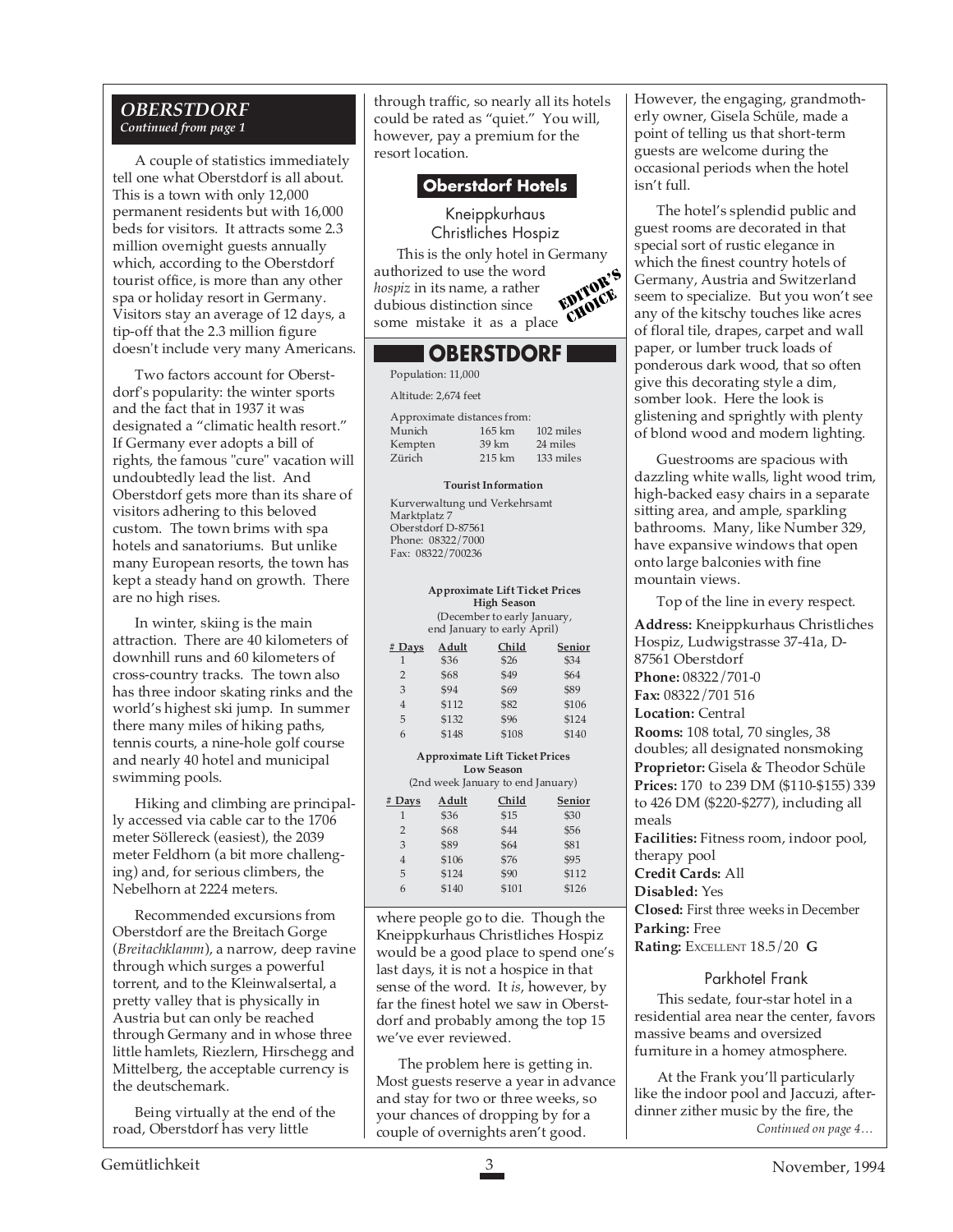hotel's cozy nooks and corners and, in summer, an expansive outdoor terrace and lawn area.

Room Number 30, a small suite, has an extraordinary bathroom. A large oval tub is surrounded by mirrors and the room is done in small squares of gold, black, red and blue tile. There is also a double sink, hairdryer, heated towel rack and a separate room for the toilet.

Not in a class with the Hospiz (above) but otherwise the best we saw in Oberstdorf.

**Address:** Parkhotel Frank, Sachsenweg 11, D-87561 Oberstdorf **Phone:** 08322/70 60 **Fax:** 08322/706 286 **Location:** Central **Rooms:** 68 total, including 9 singles **Proprietor:** Robert Frank **Prices:** 45 to 205 DM (\$94-\$134), 302 to 406 DM (\$196-\$264), including breakfast and dinner **Facilities:** Indoor pool, sauna, fitness room, outdoor terrace, children's playroom **Credit Cards:** All **Disabled:** Yes **Closed:** November to mid-December, end of April **Parking:** Free **Rating:** EXCELLENT 17/20

#### Kurhotel Adula

Large, typical upscale German resort hotel, similar in style to the Frank. This one, however, is perched on a hillside above the town, affording excellent views of the valley, mountains and village — particularly from the large, outdoor, south-facing terrace.

The view is also pleasant from the Adula's huge dining room which serves good, but not great, food.

If you like the vistas and don't mind not being in the center of town, you'll enjoy the Adula as much as the Frank.

**Address:** Kurhotel Adula, In der Leite 6, D-87561 Oberstdorf **Phone:** 08322/70 90 **Fax:** 08322/709 403 **Location:** On a hillside in Jauchen about 1.5 kilometers west of Oberstdorf

**Rooms:** 78 total, 24 singles, 48 doubles **Proprietor:** Family Ludwig Riegg **Prices:** 165 to 216 DM (\$107-\$140), 320 to 340 DM (\$208-\$221) **Facilities:** Indoor pool, sauna, solarium, fitness room, massage, outdoor terrace, beauty center **Credit Cards:** All **Disabled:** Not suitable **Closed:** Never **Parking:** Free **Other:** Hotel runs bus to town every two hours Rating: ABOVE AVERAGE  $15/20$ 

Nebelhorn Blick The flower-lined balconies and cheery public rooms of the chaletstyle Nebelhorn look out across the valley to the town and the mountains beyond.

It is one of Oberstdorf's better hotel values. Room Number 16, probably the best room — and deal in the house, is a junior suite that rents for 150 DM (\$98), on a selfservice basis (no breakfast, make your own bed). Its side-by-side twin beds jut at an angle from a wood-paneled corner of the room. This cozy nook is bathed in light from modern fixtures recessed in the wood-paneled ceiling. Beyond the bedroom is a comfortably furnished separate sitting room that opens onto a balcony with a fine view. There is also a small kitchen, but the bathroom is unfortunately done in a garish burnt-orange tile.

Large, recently-remodeled double rooms, such as Number 40, with balcony, high, open-beam ceiling and separate sitting area, go for 180 DM (\$117).

Public rooms are most pleasant, particularly the dining room, and there is a lovely little indoor pool with adjacent Jacuzzi.

The Nebelhorn offers no transportation downtown, though a bus stops nearby every half-hour in season.

**Address:** Nebelhorn Blick, Kornau 49, D-87561, Oberstdorf-Kornau **Phone:** 08322/4086 **Fax:** 08322/7341 **Location:** In Kornau, about four kilometers west of Oberstdorf's center **Rooms:** 27 rooms including 4 singles **Proprietor:** Family Gras **Prices:** 75 to 93 DM (\$49-\$60), 150 to 186 DM (\$97-\$121) **Facilities:** Indoor pool, sauna, whirlpool, solarium **Credit Cards:** Not accepted **Disabled:** Not suitable **Closed:** Never **Parking:** Free **Other:** Lobby has no-smoking section **Rating:** ABOVE AVERAGE 14/20 **\$**

#### Hotel Waldesruhe

Another hotel located above the valley, west of the town center. Views are excellent. The Waldesruhe is a favorite of ski jumpers.

**Address:** Hotel Waldesruhe, Alte Walserstrasse 20, D-87561 Oberstdorf **Phone:** 08322/40 61 **Fax:** 08322/83 27 **Location:** West of Oberstdorf on a hill overlooking the valley and the town **Rooms:** 38 rooms including 11 singles **Proprietor:** Axel Brutscher **Prices:** 88 to 118 DM (\$57-\$77),176 to 300 DM (\$114-\$195) **Facilities:** Indoor pool, small fitness room, sauna, terrace for outdoor dining **Credit Cards:** Not accepted **Disabled:** Not suitable **Closed:** Last week October to December 18 **Parking:** Free **Other:** Restaurant has excellent view

of valley; no shuttle to train, taxi is 12 DM (\$8)

**Rating: ABOVE AVERAGE 14/20** 

#### Haus Wiese

Very much a private home atmosphere. The front door is usually locked and the small reception area seldom attended. Number seven, a corner room with wide windows and a view of the mountains and village, was full of carved wood furniture and antiques but marred by an aroma that bore witness to the many smokers who had gone before.

There is a small indoor pool and management is friendly, but it's getting time for some refurbishment.

**Address:** Haus Wiese, Stillachstrasse 4 a, D-87561 Oberstdorf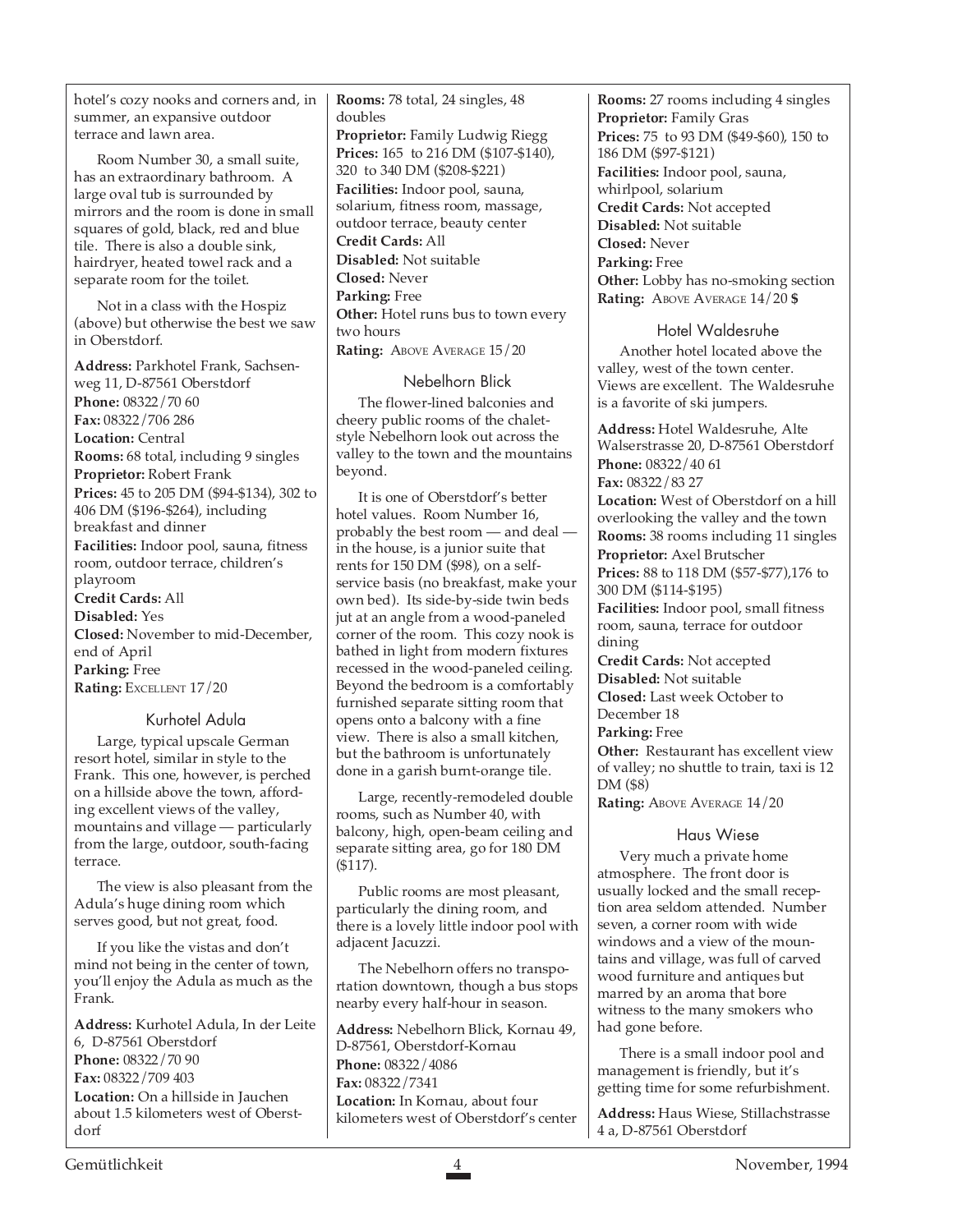**Phone:** 08322/30 30 **Location:** Residential area about one kilometer from the center **Rooms:** 13 rooms, 4 singles, 5 doubles **Proprietor:** Family Wiese **Prices:** 95 to 105 DM (\$62-\$68), 170 to 210 DM (\$110-\$136) **Facilities:** Indoor pool but no lift or restaurant **Credit Cards:** Not accepted **Disabled:** Not suitable **Closed:** Never **Parking:** Free **Rating:** AVERAGE 11/20

#### Hotel Traube

Recently remodeled rooms make the centrally-located Traube another good value. One rather bizarre feature, however, is that all bathrooms are glassed-in, though a curtain can be drawn over the glass for privacy. Number 17, the "wedding room" has a canopied bed, mirrored ceiling, whirlpool tub and a balcony with a view of the mountains. Depending on the season, it rents for 180 to 240 DM (\$117-\$156).

In summer, the beer garden under chestnut trees is most pleasant.

The Traube's ebullient and friendly owner, Reinhard Scheuerl, is an avid golfer.

**Address:** Hotel Traube, Hauptsrasse 6, D-87561 Oberstdorf **Phone:** 08322/46 48 **Fax:** 08322/31 68 **Location:** Central **Rooms:** 9 rooms, including 2 singles **Proprietor:** Reinhard Scheuerl **Prices:** 80 to 110 DM (\$52-\$71) 130 to 240 DM (\$85-\$156) **Facilities:** No lift, beer garden under chestnut trees **Credit Cards:** All **Disabled:** Not suitable **Closed:** Restaurant closed November to mid-December **Parking:** Free **Other:** Restaurant has zither music four nights each week **Rating: ABOVE AVERAGE 13/20** 

Hotel Adler Oberstdorf's top value is the Adler where a comfortable double such as EDITOR'S Number seven, rents for 160 DM (\$104). The best room in the house is spacious Number 34 (220 DM/\$143) where everything from tile to furniture is handmade.

**Address:** Hotel Adler, Fuggerstrasse 1, D-87561 Oberstdorf **Phone:** 08322/30 59 **Fax:** 08322/81 87 **Location:** Residential, close to center **Rooms:** 33 rooms, 1 guest house, 8 singles **Proprietor:** Otto Jäger **Prices:** 85 to 95 DM (\$55-\$62), 150 to 170 DM (\$97-\$110) **Facilities:** Outdoor terrace for dining, no lift **Credit Cards:** Not accepted **Disabled:** Not suitable **Closed:** 10 November to 15 December, last two weeks of April **Parking:** Free **Rating:** ABOVE AVERAGE 14/20 **\$**

#### **Restaurants**

Adula Hotel Restaurant Our visit to the Adula was during the off-season and the wood-paneled dining room with white stucco walls was less than a third full. We were seated at a banquette near a window with a good view of the lights of the valley and village below, including Oberstdorf's nicely-lit church steeple. We found pink table cloths, white napkins, a small bouquet of daisies and silver salvers at each place (but no silver covers, thank goodness). One meal came already dished; the other was served from a copper saute pan.

A "gift-of-the-kitchen" starter was a tomato puree and two small shrimp in aspic served in an herbed mayonnaise. Novel and tasty.

A run-of-the-mill salad buffet (9.5 DM/\$6.25) included butter lettuce, tomato slices, red and yellow peppers with sliced onions, grated carrots and sliced cucumber with the usual choice of dressings.

One main dish was *rostspies* (33 DM/\$21.50), in this case a skewer of  $\mathbf{R} = \begin{bmatrix} \nabla \mathbf{R} & \nabla \mathbf{R} \\
\mathbf{R} & \nabla \mathbf{R} \\
\mathbf{R} & \nabla \mathbf{R} \\
\mathbf{R} & \nabla \mathbf{R} \\
\mathbf{R} & \nabla \mathbf{R} \\
\mathbf{R} & \nabla \mathbf{R} \\
\mathbf{R} & \nabla \mathbf{R} \\
\mathbf{R} & \nabla \mathbf{R} \\
\mathbf{R} & \nabla \mathbf{R} \\
\mathbf{R} & \nabla \mathbf{R} \\
\mathbf$ white cheese and topped with porcini mushrooms. Alongside was green and white fettuccini with flecks of

ham in a thick cream sauce. Except for a small tomato on the skewer there were no vegetables. A better dish was *Poulardenbrüsten* (29 DM/ \$19), several slices of chicken breast in a light reduction sauce that came with steamed broccoli sprinkled with almond slices. A side of bland white fettuccini arrived without sauce.

This was late November and it was a pleasant surprise to find the first wine of the French harvest, *Beaujolais Nouveau*. We were charged 19 DM (\$12.50) for a small carafe. Another welcome beverage was the Czech beer, Budweiser or Budvar, though it was somewhat below par. Business is slow at this time of year and the keg may have been around too long.

A good but hardly memorable meal. The bill for two persons was 126 DM (\$82), including wine and beer.

Adula Hotel Restaurant, Fuggerstrasse 1, D-87561 Oberstdorf, phone 08322/30 59, fax 08322/81 87. Moderately expensive.

#### **Rating: ABOVE AVERAGE 12/20**

#### Dampfbierbrauerei

In search of a late, inexpensive dinner one night we landed at the Dampfbierbrauerei (steam beer brewery). It is to be avoided. One finds good beer everywhere in Germany, but the *dampfbier* made on the premises was cloudy and reminiscent of a bad batch at a below average California brew pub. Three-tenths of a liter costs 3.7 DM (\$2.50).

Nor can we recommend the food. *Schnitzel* (18.5 DM/\$12) was barely passable as were the *pommes frites* served with it. *Hirschgeschnetzeltes* (19.5 DM/\$13), sauteed chopped venison in a cream sauce, had a strange taste; the accompanying spätzel was tasteless and brussels sprouts were cooked to mush.

Dampfbierbrauerei, Bahnhofsplatz 6-8. D-87561 Oberstdorf. Closed Mondays. Inexpensive-moderate. M

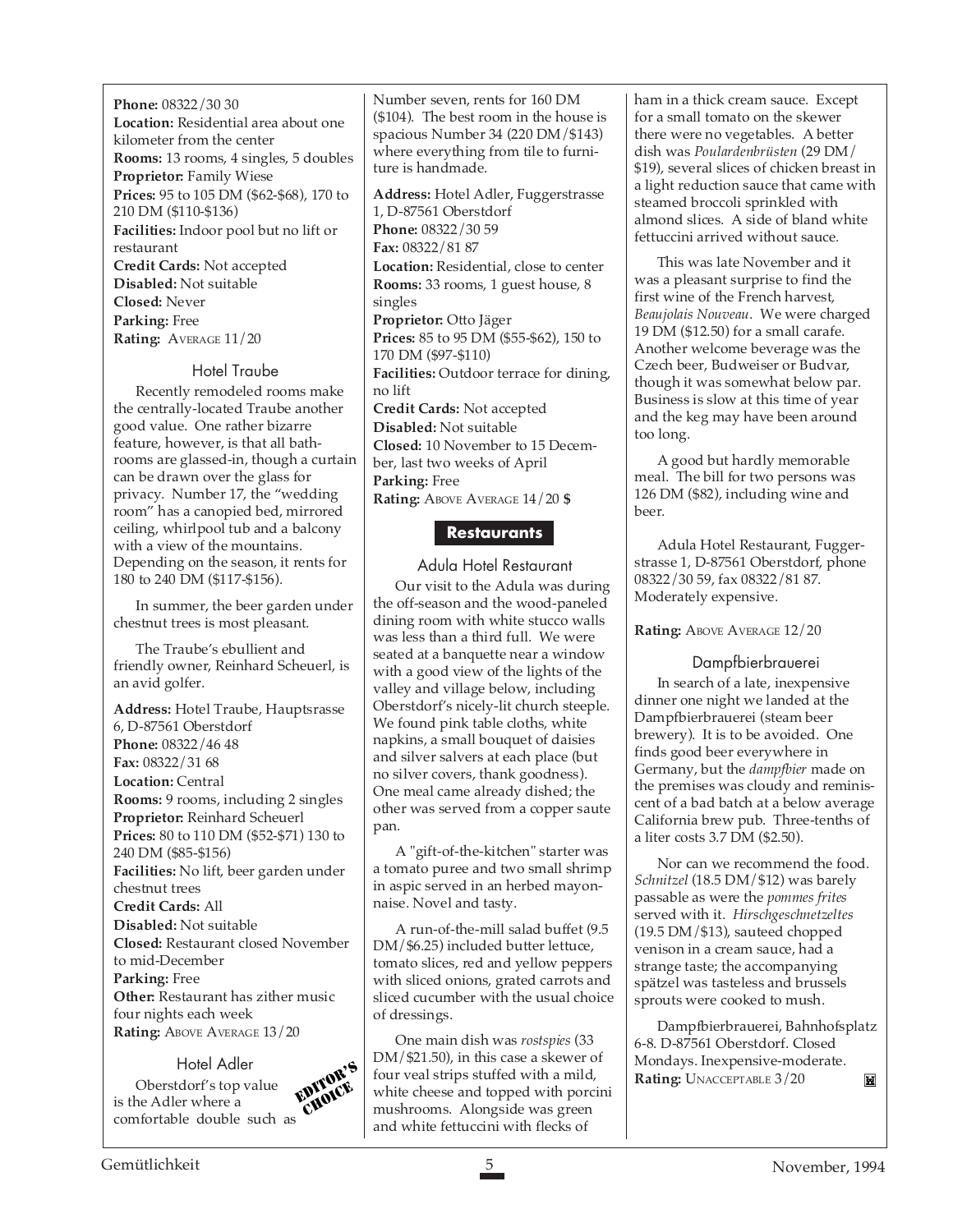# **READERS' FORUM**

#### **In Defense of the Geiger**

My wife, Helen, and I recently returned from a month in Europe, primarily in Germany. Catching up on our reading, we noted with interest your question in the July 28th issue of *Gemütlichkeit*. The item dealt with the **Geiger Hotel** in Berchtesgaden. Two of your readers complained about problems at the Geiger, you asked: anyone been there recently?

Because of our total delight with the charming Geiger Hotel in a 1985 trip, we decided to spend three nights there this time, August 5, 6, 7. We wrote in advance to Herr Geiger, and reserved Room 205. It was a total winner in every way, and we enjoyed conversations with both Hugo Geiger and his son, Stefan. We dined there each night, and couldn't be more satisfied. You described your own experiences at the Geiger as "terrific". We can only echo that in capital letters: TERRIFIC! Probably any place can have an off moment or two but we were so charmed by the Geiger and the Geigers that we are returning next year.

Meanwhile, continue your excellent reports. Bill Diehl, St. Paul MN

#### **Geiger Defense, Part 2**

You asked for an update on the **Hotel Geiger**. Clara and I were there several months ago and will return next March as a prelude to a trip to Southern Africa. I have lost exact count, but this will be either our 18th or 19th visit there. If Mr. Geiger were to incorporate, I would ask him for some promotional shares for free. We sent two couples there this summer and they had a fine time!

The only explanation I have of Mr. Jamieson's problems relates a little to his room. Room 12 is the oldest part of the hotel and some of the rooms are a bit worn by the years. The rooms are also the cheapest and constitute some of the best bargains available in Europe during the times of our weak

dollar. I know this is true because we have sent people to the hotel who are on strict budgets and I have always asked for rooms in the old section so that they could save money. What is "Salvation Army" furniture to some may mean very old Bavarian *Gemütlichkeit* to others. Clara and I stayed in the old wing for many years after the new wing was built. After our age and exchequers expanded, we decided to try the new wing. We actually miss the old wing but prefer the amenities of the new. Mr. Geiger has actually added a third-floor to the new wing which has an even better view of the Watzmann than the lower floors.

The hotel runs better when Mr. Hugo Geiger is there. He has an excellent personality and is an outstanding man. There is a tendency for the mouse to play when the cat's away and I'm sure that Stefan Geiger will mature into a fine hotelier with a few more years under his belt of working with his father.

Once again, this is our favorite hotel in the world (of any category or location). I suspect that the hotel was full and Mr. Jamieson was given a room which has not yet become part of the general refurbishing program. This may have been coupled with a rare instance when neither Hugo nor Stefan were present — to the detriment of the guests. It also may have been bad luck.

This is a great place and I think most folks who read your publication will agree.

Victor P Obninsky, Tiburon CA

#### **Walking Switzerland**

I have just returned from my fourth trip to Switzerland in the last six years. Normally my daughters and I take the lifts up to the top and spend the day hiking down from the mountains and we enjoy the many inns on the way down. The last trip we decided to do it the "Swiss way" no lifts. We started in Kandersteg and finished in Lauterbrunnen. It was an experience of a lifetime. You have to be in good physical condition as you hike 7-8 hours per day. At times we were 8,000 to 9,000 ft. We stayed two nights in the mountain huts (as many as 20 people in the

room). The other nights we were in individual rooms. The scenery was spectacular and it was an experience I will never forget. If your readers are interested they can contact Andrew Sanders at IBEX TREKS (Amsterdam, Netherlands, phone 020/671-8202, fax 020/625-7312.) The cost for the 7 1/2 days was approximately \$900 per person.

I enjoy *Gemütlichkeit* newsletter very much. In Wengen we stayed at **Hotel Alpenruhe** that was recommended by you.

Carol Tanklage, Redwood City CA

#### **Yes on Baden-Baden Hotel**

Although family concerns have prevented us from traveling in recent years we enjoy our trips vicariously with *Gemütlichkeit*. In your September issue I was delighted to find that you have "discovered" one of our Baden-Baden favorites - the **Rebenhof**. We have overnighted there on several occasions and always go for at least one meal when we're in the Schwarzwald area. We agree that it has to be the best value around.

Have you checked out **Monchs-Posthotel** in Bad Herrenalb? This is another favorite. The staff has always been kind to us and we have especially enjoyed staying there at Christmas time. The Christmas Eve cold buffet was outstanding.

Thanks for helping us recall happy memories through your newsletters.

Joanne Koch, Grosse Point Farms MI

#### **Top Salzburg Restaurant**

In Salzburg, if you are interested, the best restaurant by a considerable margin this year is **Purzelbaum**.

The festival this year was very good, with a smashing production of *Boris Godunov*, and a complete cycle of Beethoven symphonies by Nickolaus Harnoncourt and the Chamber Orchestra of Europe. Donald & Jeanne Kahn, Salzburg, Austria

#### **Europe in Review**

Just returned from Europe and wanted to give you a little feedback since we used your recommendations in several cases.

• Hamburg - stayed at the **Vier**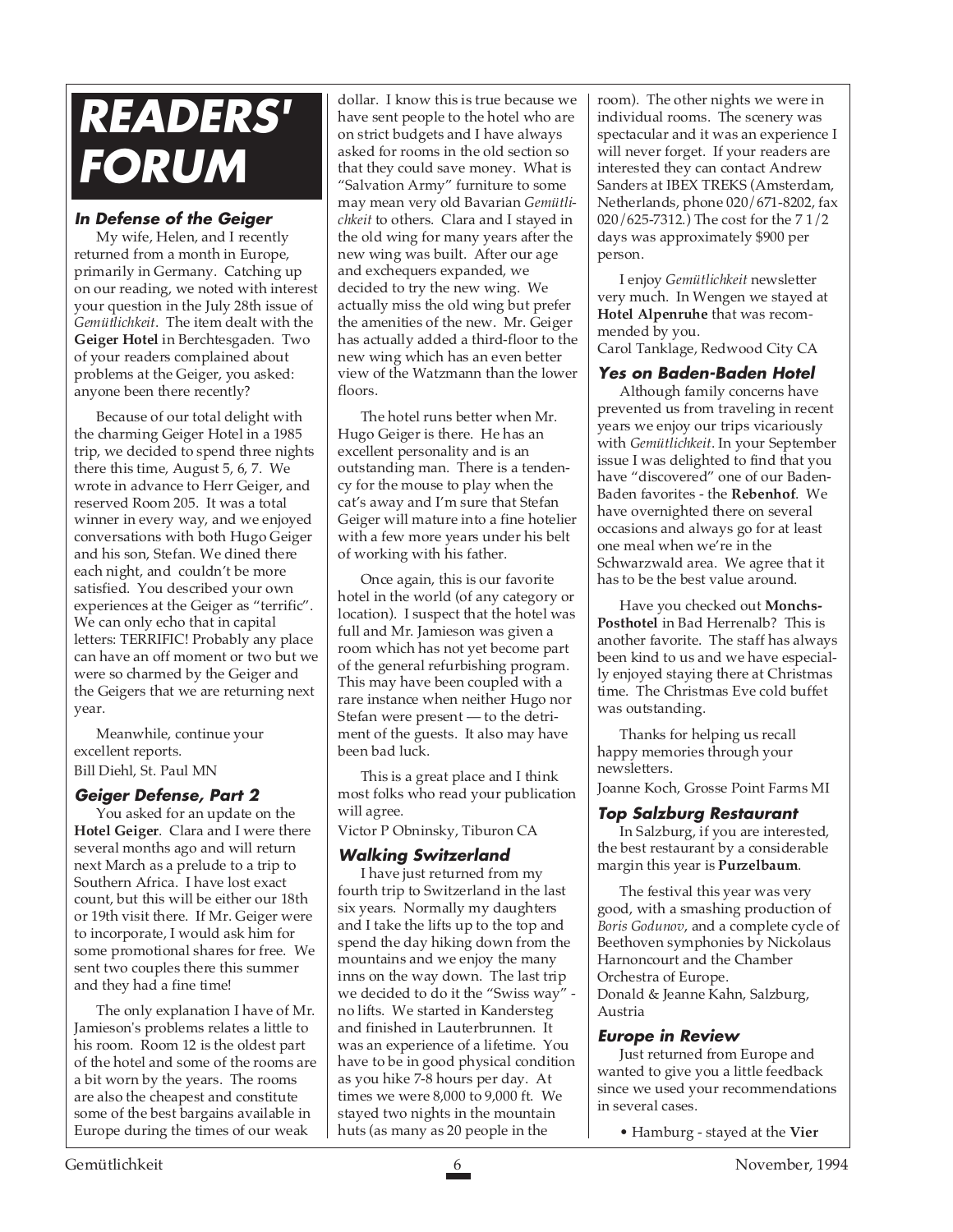**Jahreszeiten**. Great hotel, although I wonder if it is worth the price for those not on an expense account. We were very disappointed with dinner in **The Grill**.

• Würzburg - wonderful town! We stayed at the **zur Stadt Mainz** as you recommended. Great! The proprietress was welcoming and the room nice (although on the fourth floor with no elevator). Dinner in the charming dining room was marvelous — both the food and the service were special. The breakfast buffet in that same room was extraordinary. This is a "primo" place.

• Passau - another lovely town, right on the Danube. We stayed at the **Wilder Mann**. This hotel is well located and our room nice, but the lobby was cold and unwelcoming as was the staff. The restaurant was a big disappointment, considering the Michelin star. Service was well meaning but incompetent and the room is cold and bare. The food was good but nothing more and not worth its high price.

• Vienna - stayed at **Pension Altstadt** for five nights. Absolutely superior! Well located if you're willing to do a little walking (and what are you in Vienna for but to walk and enjoy). This place is exceptionally friendly and comfortable. We asked for and got room 14 and, as you suggested, it was glorious, especially the ballroom size bath.

An illustrative story - we arrived tired and frazzled in our packed rental car during the evening rush hour. There was no place to park, so we double parked to unload and one of us was going to try and negotiate traffic and return the car to the Budget office, which we could only hope to find, given the intricacies of one way streets and traffic in Vienna. The proprietor of the Altstadt, Mr Wiesenthal, and his young man, rushed down to help us with the luggage and then he insisted on returning the car to the rental office for us. He knew exactly where to go and wanted to save us the trouble. Now is that nice? Our tension level plummeted and we loved him immediately. The Altstadt has a warm, lovely lounge with compli-

mentary drinks, coffee or tea, and newspapers (including the *Herald Tribune*). The desk got us theater tickets, recommended nice restaurants and was generally very pleasant. The breakfast buffet was outstanding and served in a very cheerful room.

• Took the hydrofoil to Budapest. Easy, cheap, comfortable, pleasant. Definitely the way to go. Stayed at the **Forum**. This is a big modern hotel but I wouldn't recommend anything but big modern hotels in Budapest. We didn't see any older, charming hotels and I suspect they don't exist. The Forum was busy, bustling with businessmen and tour groups, but friendly and efficient. Our room looked across the Danube at the Palace — a gorgeous view. Our only complaint was that we couldn't get the concierge to steer us to good simple restaurants. He insisted on sending us to fancy, expensive, "international" places that he thought more appropriate for foreign guests (and from which he got commissions?). When we specifically asked him about some places we had read about, he turned up his nose and said (exact words) "Oh, not for you!" **Gundel's**, incidentally, is a great restaurant, worth seeing — big, beautiful, good food, full of Americans, expensive — but only once; or so we thought. After following the guidance of our concierge three other nights, maybe a second night at Gundel's would have been a good idea.

Thank you for pointing us to some good places.

Warren Albright & Per Schelde, Washington CT

#### **Baden-Baden Hotels**

Please do not waste space on places like the **Brenner's Park** in Baden-Baden. Leave that to Condé Nast et al and stay with the places that are not so obvious or so ridiculous in price. The best bang for the buck in Baden-Baden is the **Waldhotel Forellenhof** and your inclusion of the **Allee Hotel Bären** is also a plus.

Bruce Woelfel mentions "boiled beef" in Graz. This is the renowned *tafelspitz*, practically the national dish, and deserves to be called by its name.

In spite of my sniping, you do an excellent job. Robert Simons, St Cloud WI

*(Ed. note: We have no beef with Mr. Simons, who owns a travel company and is extremely knowledgeable about the hotels of Baden-Baden.)*

*(More ed. notes: Last month we published a letter by Mr. Martin Ems of San Francisco. We left out a key part of his comments about the Hotel Domus' convenient location. The paragraph should have read that the hotel is "a 10 minute walk to Kurfürstendamm, a 20 minute walk to Zoo railway and S-Bahn station, a 15-minute walk to the Savigny Platz S-Bahn station, the latter being far less crowded than the Zoo station." The underlined portion was inadvertently omitted.)* ĬX

#### *MEISSEN Continued from page 1*

watching performers from Hungary, the Czech Republic, and other Eastern European countries, singing, playing and dancing. Above Meissen a fortified monastery and castle overlooks the narrow streets and low buildings.

Near the town are large kaolin deposits, one of the purest of the clays. Because it is easily molded, has a fine texture and is white when fired, it is used in the making of fine porcelain. (Kaolin is also found in Cornwall, England and in France.)

An alchemist, Johann Friedrich Bottger, discovered the secret of producing porcelain while unsuccessfully attempting to make gold in the Bruhlsche Terrasse in Dresden. In 1710, August the Strong established the first large-scale European porcelain manufacturing operation in the castle. It was later shifted to its present location.

*Continued on page 8...* Meissen's principal attraction, naturally, is the ceramic museum and manufacturing plant. The museum pieces are amazingly detailed, with finely painted faces. Some are large and intricate: a vase three-feet high has a movable "necklace" of ceramic flowers. On the third floor are some semi-abstract modern pieces. A 30 minute factory tour — included in the